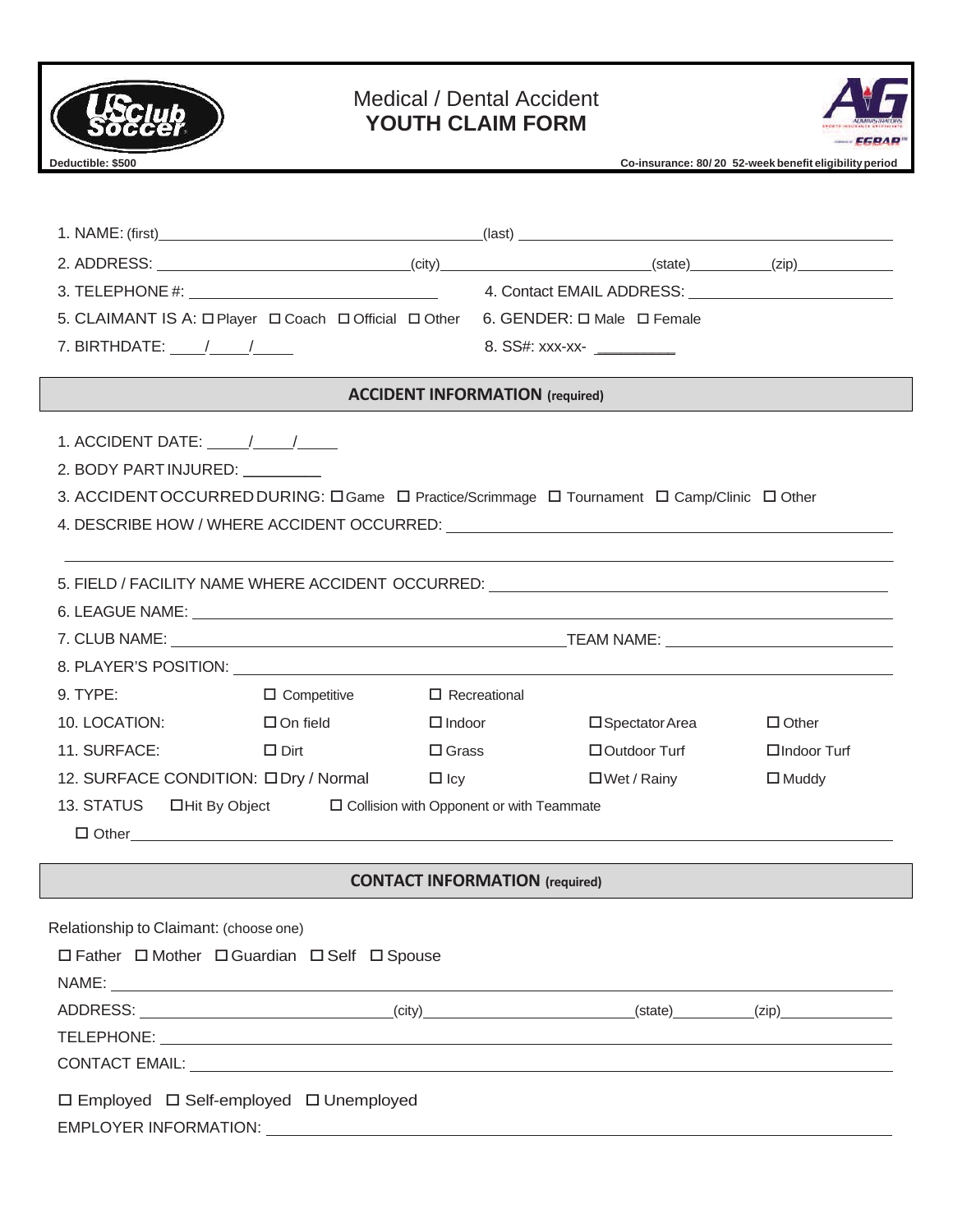#### **INSURANCE INFORMATION**

| Does the claimant have primary insurance? $\square$ Yes $\square$ No (Attach separate sheet, if necessary)                                                                                                                                                       |                   |          |
|------------------------------------------------------------------------------------------------------------------------------------------------------------------------------------------------------------------------------------------------------------------|-------------------|----------|
| Insurance company information:<br>NAME: The contract of the contract of the contract of the contract of the contract of the contract of the contract of the contract of the contract of the contract of the contract of the contract of the contract of the cont |                   |          |
| ADDRESS: AND AND ANNUAL AND ANNUAL AND ANNUAL ANNUAL ANNUAL AIR ANN AN AIR AN AIR AIR AIR AIR AN AIR AIR AIR A                                                                                                                                                   | (city)<br>(state) | $(z$ ip) |
| TELEPHONE#:                                                                                                                                                                                                                                                      |                   |          |

### **AUTHORIZATION**

**AFFIDAVIT:** I verify that the statement on the other insurance is accurate and complete. I understand that the intentional furnishing of incorrect information via the U.S. mail may be fraudulent and violate federal laws, as well as state laws. I agree that if it is determined at a later date that there are other insurance benefits collectible on this claim, I will reimburse A-G Administrators to the extent for which A-G Administrators would not have been liable.

**AUTHORIZATION TO RELEASE INFORMATION:** I authorize any health care provider, doctor, medical professional, medical facility, insurance company, person or organization to release any information regarding medical, dental, mental, alcohol or drug abuse history, treatment or benefits payable, including disability or employment-related information concerning the patient, to A-G Administrators and its designees.

**PAYMENT AUTHORIZATION:** I authorize all current and future medical benefits, for services rendered and billed as a result of this claim, to be made payable to the physicians and providers indicated on the invoices.

**CLAIMANT SIGNATURE** *(Parent or guardian, if participant is a minor)* DATE

#### **SEND COMPLETED CLAIM FORM TO:**

insurancequestions@usclubsoccer.org Or by mail to: US Club Soccer - *Claims Dept.* 716 8th Avenue North, Myrtle Beach, SC 29577

POLICY HOLDER: US Club Soccer Policy #: US561695

YES – Sponsored / Sanctioned Activity YES - Claimant was Active Member on Date of Accident

Authorized Signature: Title Director Admin Office Date:

I certify that the foregoing information is true and correct.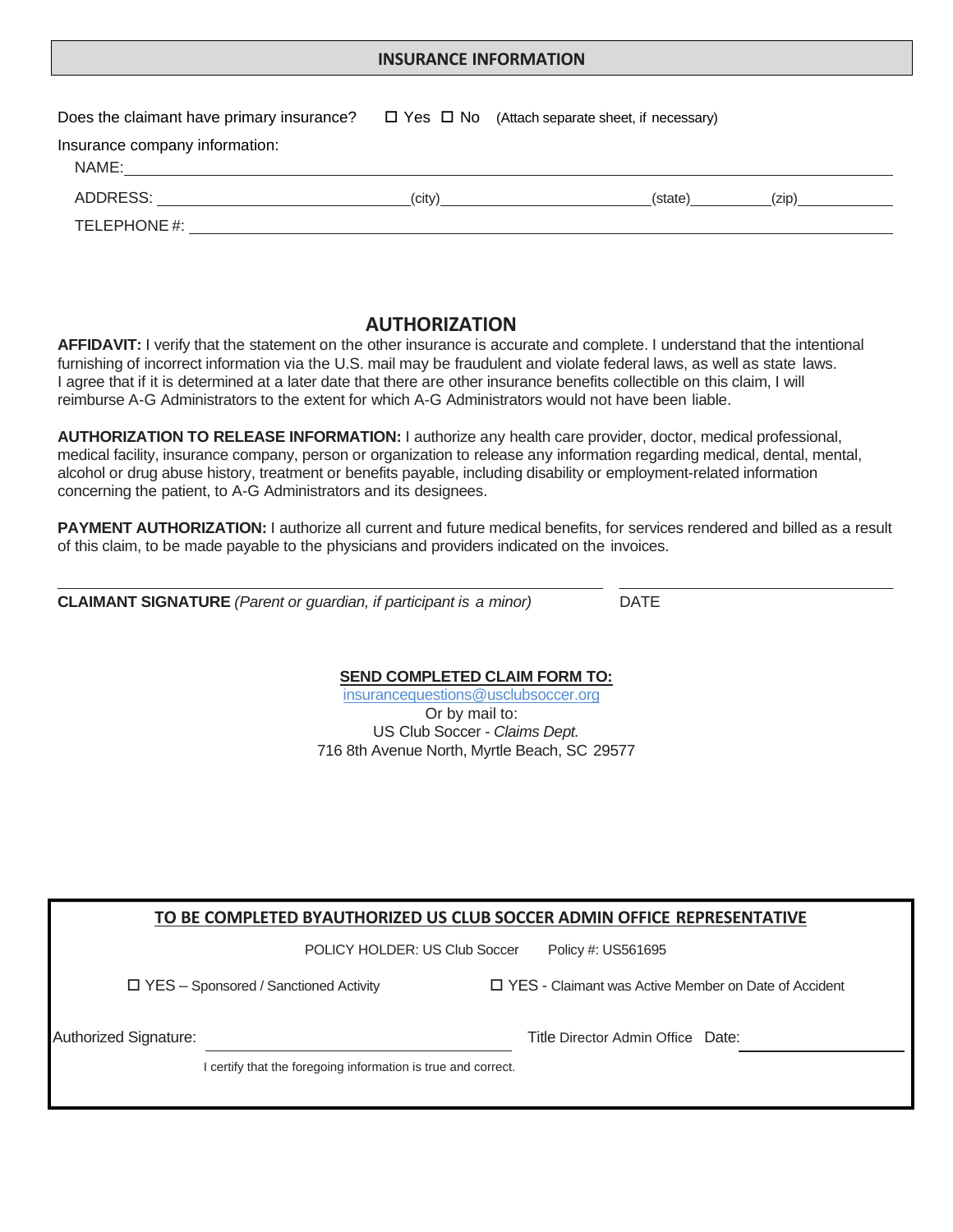

## **Send completed Youth Claim Form to:**

**insurancequestions@usclubsoccer.org**  Or by mail to: US Club Soccer - Claims Dept. 716 8th Avenue North, Myrtle Beach, SC 29577

*A Medical Claim form and an Insurance Claim Verification form must be submitted to US Club Soccer before the claim is forwarded to A-G Administrators, Sports Insurance Specialists for processing*.

#### IMPORTANT: ALL INFORMATION MUST BE PROVIDED IN ORDER FOR CLAIM TO BE PROCESSED

- 1. **Excess Coverage:** Accident medical expenses are covered under this policy on an excess basis, and benefits will only be paid under this plan after your own personal / group insurance (including Health Maintenance Organizations) has paid out its benefits. Please note that you must follow your primary insurance carrier's eligibility criteria (i.e., to be treated innetwork, if required by HMO, etc.) in order for this policy to consider your expenses for payment. Payment under this policy will be made according to usual and customary guidelines. This means that the basis for payment of specific medical or dental services is based on the average cost of that service by region. This policy does not automatically pay for services in full; it pays based on the "usual and customary" fee for that service in your area. Once the \$500 deductible has been satisfied, benefits are payable at 80% of the allowable rate. Additionally, some benefits may be subject to internal policy limits.
- 2. **Claim Guidelines:** You have **90 days** from date of injury to submit claim form. For claims to be eligible for coverage, you must seek medical attention within **60 days** from date of injury.

**Benefit Period:** This policy is subject to a **52-week** benefit period from date of injury. Medical or dental expenses that are incurred within **52 weeks** of the date of injury are eligible for coverage under this policy. Any expenses or treatments that are rendered after the **52-week** benefit period will not be covered by this policy.

#### 3. *Please remember:*

- a) Once the Youth Claim Form has been authorized by US Club Soccer, you can advise your doctors / hospitals of this program. Once your primary insurance has processed the bill, the medical provider can then file claims directly with A-G Administrators , P.O. Box 979 Valley Forge, PA 19482. Phone 610-933-0800. Do not send bills, EOB's or statements to US Club Soccer.
- b) **Itemized bills are required:** You or your providers must submit itemized bills; balance due bills or notices. Forms needed are noted below. Payments will be made to you, if the itemized bills indicate that they have been paid. Otherwise, payments will be made directly to the doctor, hospital or other service provider.
	- **HCFA-1500** standard form used by providers, such as doctors and dentists, to show the medical treatments and charges made for each service.
	- **UB-04 or UB-92** standard form used by hospitals to show medical treatments / charges made for services.
	- **Primary Insurance Explanation of Benefits** (if applicable).
- 4. **Dental bills:** All dental bills must be submitted through your primary insurance's medical and dental plans first before making a claim for dental treatment under this policy.